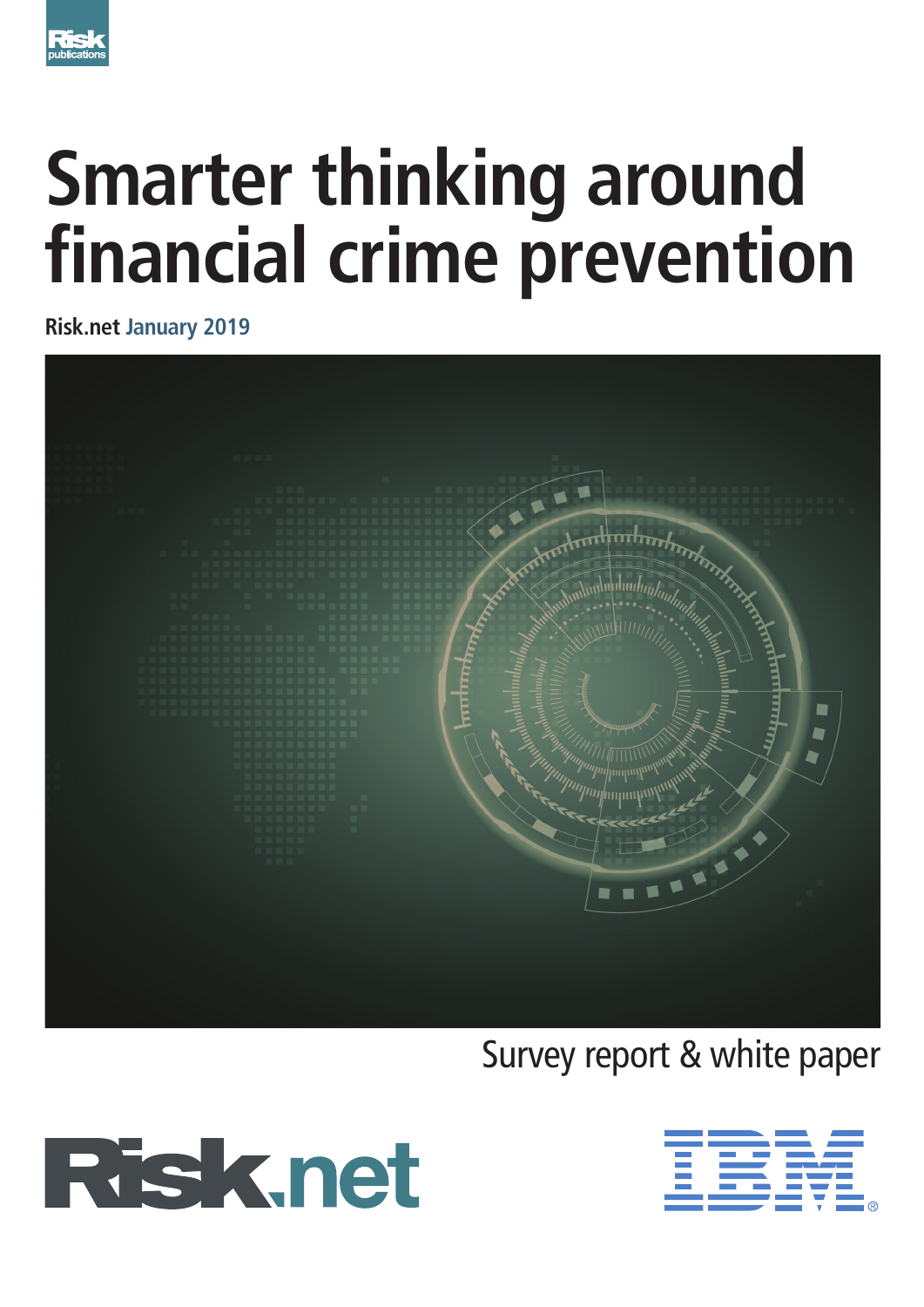# **Smarter thinking around financial crime prevention**

As the current approach to financial crime monitoring and investigation pushes financial firms' resources to the limit, IBM assesses the key challenges and potential risks of current anti-money laundering and customer due diligence processes, and discusses the opportunity for artificial intelligence and cognitive technologies to drive a step-change in efficiency

# **Introduction**

Banks of all sizes must comply with increasingly onerous anti-money laundering (AML) and customer due diligence (CDD) regulations. This has necessitated a marked increase in the time and resources that must be dedicated to these areas. However, existing technologies designed to handle AML and CDD compliance are fragmented and based on rudimentary rules that cannot handle this increasingly complex area of compliance.

As a result, they provide little insight into the true risks individuals and incidents present, and often lead to lengthy manual investigations to confirm or dismiss alerts of potential criminal activity. Alongside these inefficiencies, the growth in resources that banks have been required to devote to financial crime prevention and compliance management has become unsustainable.

According to a survey conducted by IBM and Risk.net in November 2018 among 89 financial services professionals involved in financial crime analysis and investigations, organisations in this sector are increasingly concerned by these issues and many employees are dissatisfied with current approaches to AML and CDD.

Rather than continuing to invest more resources in this area, however, banks are beginning to see the benefits artificial intelligence (AI) and cognitive capabilities can bring to this part of the business. By providing greater automation and enhancing the insights needed to make faster, more effective decisions in relation to AML and CDD, banks are already looking into ways of using these techniques to address these problems. While some organisations are already experimenting with these technologies in limited use cases, others are holding back because of perceived uncertainty over the regulatory reaction to such new tools.

So how can banks address their responsibilities and challenges related to current AML and CDD systems and processes? How can technological innovations such as AI and machine learning be leveraged to make financial crime investigations more efficient and effective, both in terms of the resources devoted to such activities and the use of analysts' time and expertise?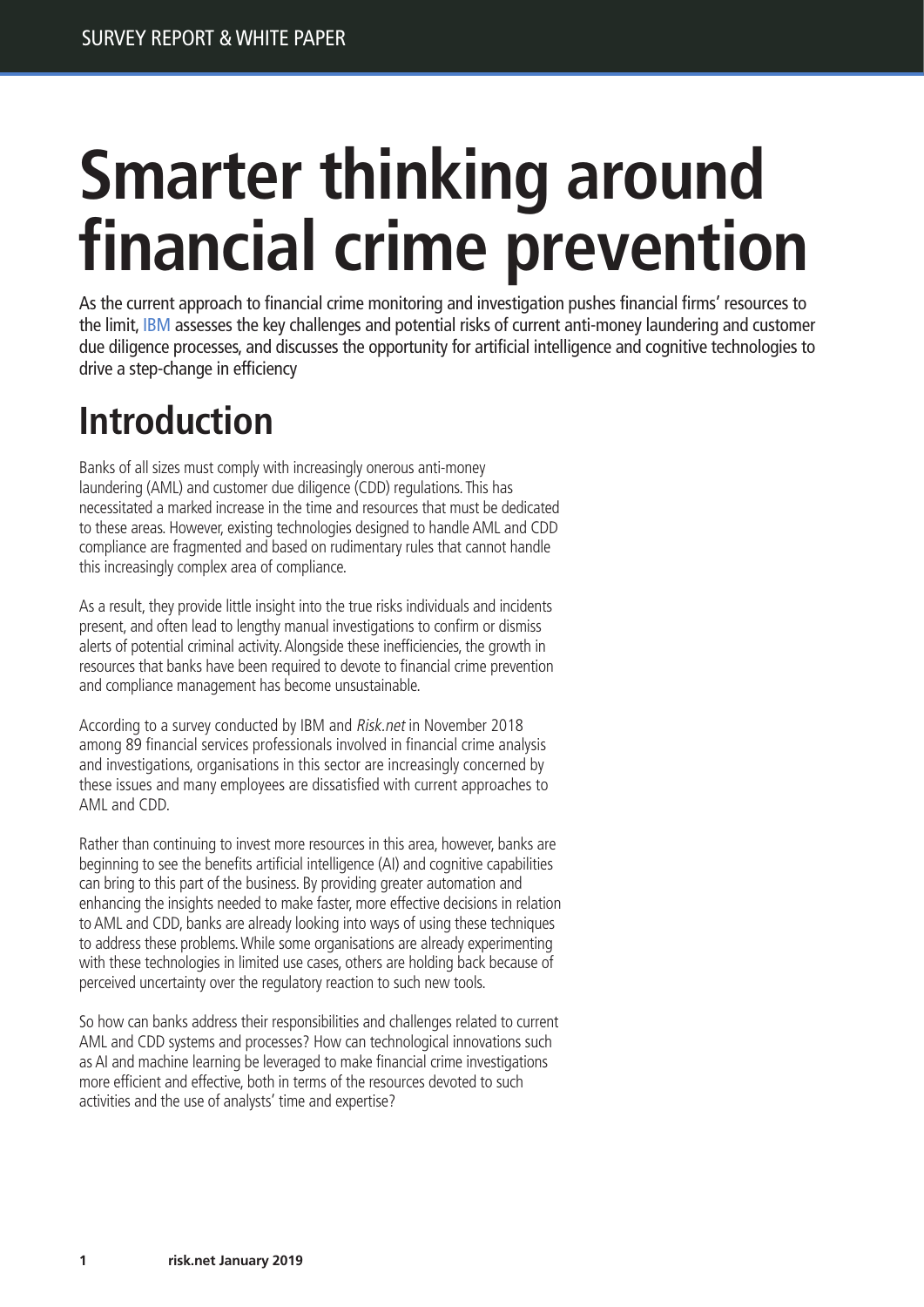### **Increased scrutiny**

To address the need for greater financial transparency following the global financial crisis, governments and regulators ushered in a rapid expansion of requirements for financial firms, which continues to this day. As a result there is increasing regulatory pressure on banks to monitor and tackle financial crime, and enhance current systems to identify issues or events that might previously have slipped through the cracks.

As well as a long list of AML fines imposed on financial services organisations recently – including Deutsche Bank, Citi and BNP Paribas – this pressure comes in the form of new rules and requirements that banks must satisfy. One such example is the CDD Requirements for Financial Institutions rule – an amendment to the US Bank Secrecy Act that became effective in May 2018. This rule aims to improve financial transparency by strengthening due diligence requirements for banks and other financial institutions.1

Similar regulations are being adopted in jurisdictions worldwide. The list of countries signing up to international initiatives to increase financial market transparency continues to grow. A common theme among these regulatory regimes focuses on the need for financial firms to gather, store and report key data relating to their customers to prevent money laundering or other unlawful activity from jeopardising the integrity of local and international financial systems.

To address this growing body of regulation in an environment where financial crime activities are becoming increasingly sophisticated, banks must invest more money, time and resources in detection and prevention to continually improve and update capabilities. But are financial organisations getting the most value out of these investments? How do they know they have the best tools and resources to monitor and prevent financial crime?

*<sup>1</sup> Financial Crimes Enforcement Network,* FinCEN reminds financial institutions that the CDD rule becomes effective today*, May 2018, https://bit.ly/2C1gQsF*

# **Unsustainability**

In November 2018, IBM and Risk.net conducted a survey of financial services professionals working in risk and compliance roles ranging from AML analysis and investigation to cyber-security risk management, as well as chief risk officers and chief compliance officers.

It is clear from the results that organisations in the financial services sector are devoting an increasing amount of resources to AML and CDD activities. Nearly half (46%) of organisations polled had increased financial crime employee numbers by up to 10% over the previous 12 months, while three in 10 expect further growth of between 11% and 25% over the next year.

But is this state of affairs sustainable? Banks cannot continue to push increasing amounts of resources towards such activities indefinitely, and so there is a need to find a more efficient way to satisfy regulatory requirements designed to tackle financial crime.

A large part of the investment in financial crime prevention tends to be dedicated to hiring analysts and investigators, as well as other human resources-related spending. Indeed, nearly three-quarters of respondents to the survey estimate their organisation has added up to 25% to the head count of their financial crime unit over the last year. And while a similar number (74%) believe the current number of analysts or investigators dedicated to financial crime prevention within their organisation is sufficient, only 16% believe there will be no further growth in this area in the next 12 months.

In recent years, banks have made material investments in improving skill sets and hiring additional staff for financial crime prevention teams. As such, it is crucial to ensure these analysts and investigators are spending their time in the most valuable way. However, on an average working day these analysts are often inundated with tasks relating to the collection, collation and transfer of information rather than interpretation. This means spending less time analysing and making critical risk decisions based on that information. This is an imbalance that needs to be addressed.

### THE RISK NET/IRM FINANCIAL CRIME SURVEY

This financial crime survey, conducted by Risk.net and comissioned by IBM, received 89 valid responses. The survey was conducted in November 2018, and respondents were drawn from financial services professionals involved in financial crime investigation and analysis.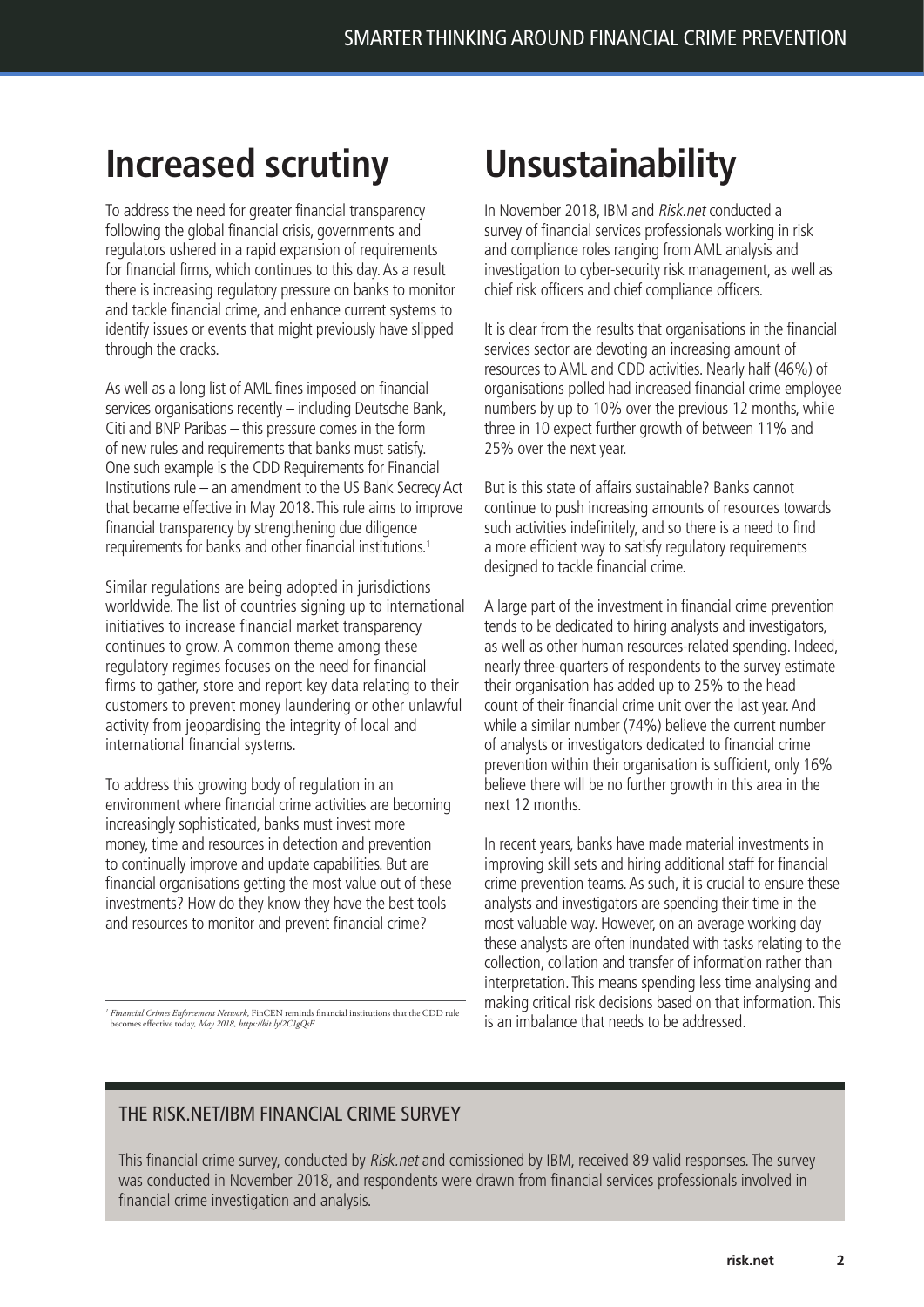# **A multitude of challenges**

According to the survey results, it is clear that financial crime analysts working at financial institutions believe their investigation processes leave substantial room for improvement. Only one in 10 respondents to the poll assigned their organisation the top rating for the effectiveness of its investigation process, while slightly more (11%) gave their organisations full marks for efficiency in this area.

The survey provides some insight into the challenges financial crime analysts encounter in this area, which could explain this perceived lack of efficiency and effectiveness. While regulatory complexity, resourcing limitations and management pressures point to longer-term business issues that are harder to control, it's notable that respondents' top five challenges are symptomatic of shortcomings with current tools and processes. Problems such as 'false positives' or weak data, as highlighted below, are more easily tackled with the right technology in place:

### **False positives**

40% of survey respondents see a "high number of false positives/unsubstantiated alerts" as one of the three top challenges they face during the investigation process. This number rises to 60% among the largest organisations.

Many existing AML and financial crime monitoring systems used by banks issue an alert when anomalies, suspicious issues or activities are detected. On receiving this alert, financial crime analysts are then assigned the task of researching the issues raised. They must attempt to understand why the alert was created and then make a decision to either validate or invalidate the issue. The process and the decision must also be fully documented and properly recorded within the bank's systems.

However, while detecting and managing real risks is clearly the aim of this process, all too often analysts must spend time investigating and documenting false positives. To invalidate a suspicious event or activity – to identify the activity as legitimate and of little or no risk to the institution – the analyst responsible must build a case to prove it as such. Ironically, this process may take longer than it does to submit a suspicious activity report (SAR) or a suspicious transaction report (STR) to report high-risk activity.

A complicating factor within this process comes from the volume of false positives financial crime analysts receive. With current systems, many banks are inundated with alerts, and a common statistic quoted within the industry is that,

for every 100 alerts generated, only one or two result in an SAR. As such, analysts can spend far more time dismissing false positives than they do addressing true financial crime threats.

The time taken to investigate false positives that are eventually recorded as low or no risk, rather than resulting in an SAR/STR or further research, varies by organisation. For the largest percentage of respondents (32%), this task takes an average of between 16 and 30 minutes, while for 30% the average time is between 30 and 60 minutes.

### **Weak data and insights**

37% of respondents highlighted the lack of data or insights around customers, accounts and entities within systems and processes as a major challenge during the investigation process.

Banks typically gather the information relating to these areas while onboarding clients and conducting periodic reviews. Increasingly, under most regulatory regimes, there is also an expectation to have better controls to detect higherrisk customers. However, the use of outdated processes and tools to evaluate risks in this area means the net is often cast too wide. As a result, customers can be caught up unnecessarily in due diligence refresh cycles and, aside from the potential negative impact on customer relations, this creates additional work for analysts to collect the relevant information to exclude the customer from further enquiries.

The average time taken to perform an enhanced due diligence check – to provide additional validation of a potentially risky individual, either during an initial or a periodic review – runs between 31 and 60 minutes on average, according to nearly half of respondents (47%), while a further 17% report it can take up to three hours to complete such a process.

| <b>Figure 1</b> Effectiveness and efficiency of existing | investigation processes |     |     |     |     |
|----------------------------------------------------------|-------------------------|-----|-----|-----|-----|
|                                                          |                         | 2   | 3   |     | 5   |
| Effectiveness                                            | 6%                      | 11% | 32% | 42% | 10% |
| Efficiency                                               | 6%                      | 16% | 25% | 42% | 11% |

Votes were cast using a scale of 1–5, where 5 denotes existing investigation processes are most effective and efficient, and 1 denotes least effective and efficient.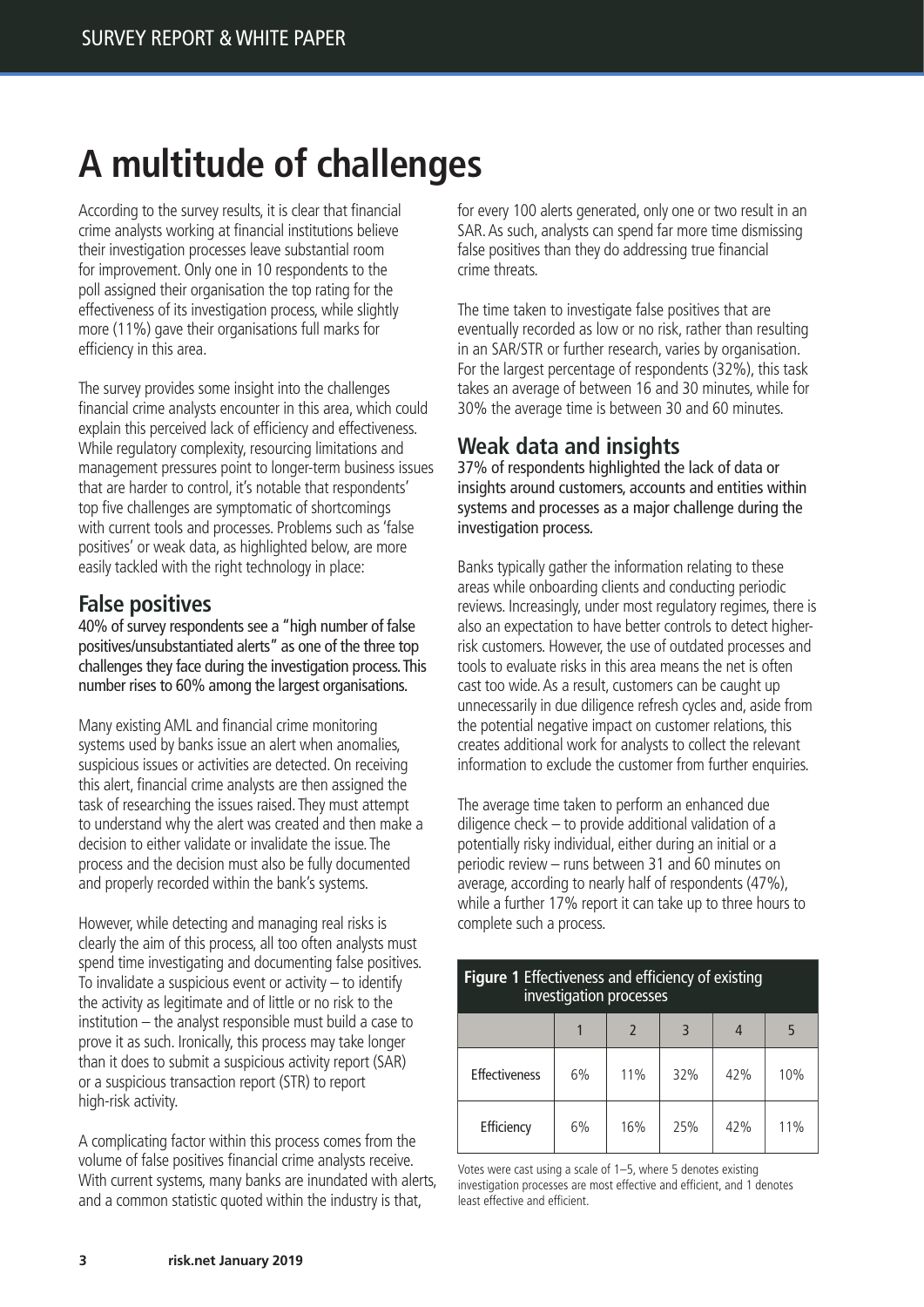This points to inefficiencies within current systems and processes, and similar technological challenges are clearly a top priority among respondents. Further evidence is found among the 45% concerned about the time investigations take to complete, the 42% who complain systems and tools are either incompatible or outmoded, and the 29% who struggle to process high volumes of information.

The challenges identified in the survey could certainly contribute to the previously noted belief among respondents that there are not enough resources within organisations to tackle financial crime. Continually increasing investment in this area is not sustainable, so a better option may lie in improving efficiency and productivity. This can be achieved with the right technology.

#### **Figure 2** The main challenges organisations face during the investigation process



**Figure 3** Average or expected time to complete an investigation, using enhanced due diligence processes

| >30 minutes   |    | 11% |  |
|---------------|----|-----|--|
| 31-60 minutes |    |     |  |
| $1 - 3$ hours |    |     |  |
| 3-8 hours     | 7% |     |  |
| 8-24 hours    | 8% |     |  |
| >24 hours     |    | 10% |  |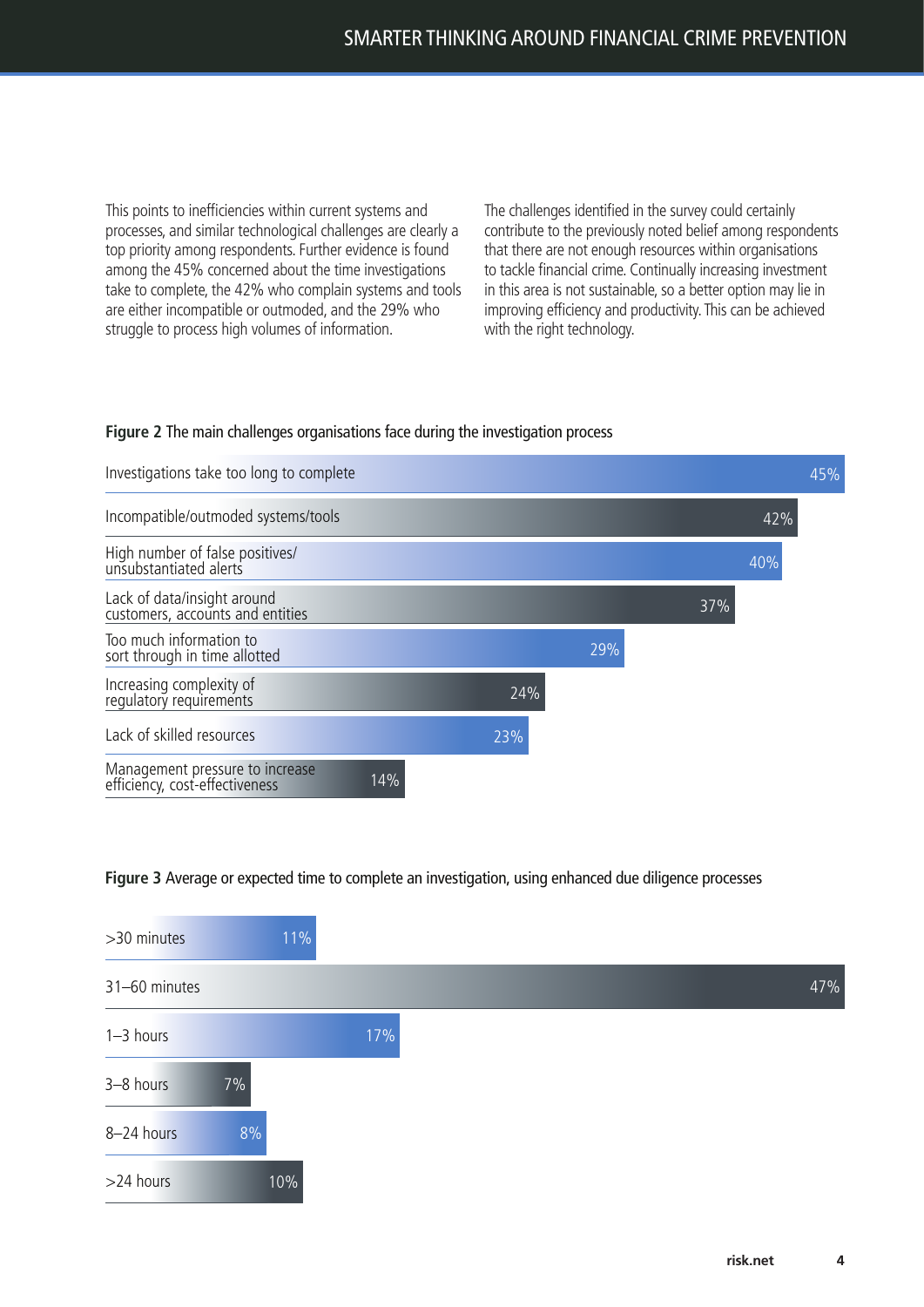# **Current systems fall short**

Banks need to continue to aim for the highest standards in relation to financial crime prevention, but maintaining existing systems and processes while addressing the growing slate of regulatory requirements requires investing an ever-increasing amount of time, resources and expenditure. By adopting new technology such as AI and machine learning, banks can enhance their current financial crime monitoring and detection capabilities, creating more effective systems and processes that use analysts' time more efficiently.

Financial services firms that participated in the survey currently make use of a wide range of technologies and tools during their analysis and investigation processes – the most popular being non-specialist search engines such as Google and Bing (64%), followed by websites provided by governments or regulatory bodies (53%).

In terms of internal and purpose-built tools, 54% use on-site centralised document repositories, while 52% use a purpose-built AML/CDD system. A further 42% use Excel spreadsheets, which are commonly used across financial organisations because of the ability to quickly change and develop versions customised to teams or even individuals. However, this presents the risk of mistakes being made and repeated throughout the system due to the high volume of manual inputs.



#### **Figure 4** Technologies/tools used by organisations during the analysis and investigation process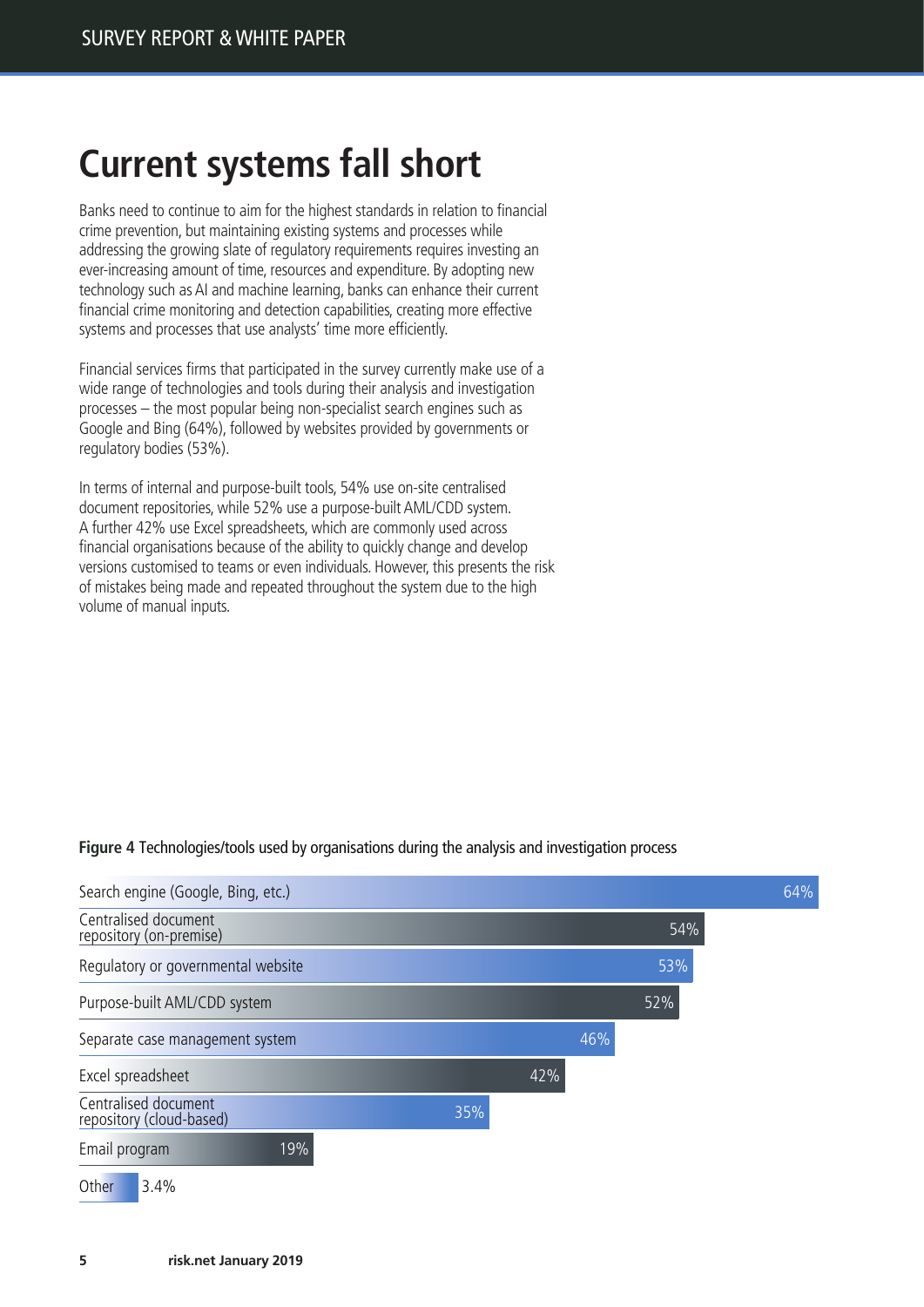### **Making a fundamental change**

Most analysts using these systems spend a significant amount of time gathering information and documenting decisions as part of a predefined process relating to banks' compliance needs. Industry estimates gathered by IBM indicate analysts can spend up to half of their time collecting the necessary information about customers and transactions using current tools, while a further 25% is often spent documenting decisions for compliance purposes. This leaves only 25% of their time to concentrate on the most valuable analysis and decision-making activities.

Once the pressure to spend so much time on upfront collection of information has been removed, financial crime analysts can spend more time on in-depth investigatory work. This will have the added benefit of driving a more analytical culture within these organisations, placing a higher value on this kind of activity as performed by employees. The initial work of collating information can be performed – and often performed better – by technology.

By continuing to add employees to keep pace with demand, banks are postponing a rethink of their current approach, which ensures their existing systems and processes remain highly manual. This may explain the lack of efficiency and effectiveness identified by survey respondents. However, if institutions were to shift their approach by concentrating fewer human resources on performing low-level alert triage and data entry instead, banks could focus on getting greater value from higherlevel resources such as analysts. In this way, banks can establish more efficient processes and create a more effective way of managing and detecting financial crime.

### **New technology offers a better way**

What are the options for banks that wish to enhance current systems and processes using AI and cognitive capabilities?

### **Addressing false positives**

Banks can increase efficiency by using intelligent robotic process automation to deal with routine tasks, reducing the need for human intervention in simple, low-value activities. By using text analytics, natural language processing and cognitive insights, these tools can parse both structured and unstructured data to generate better contextual understanding, leaving analysts to devote more time and energy to in-depth analysis.

By automating simplistic but time-intensive compliance tasks that had often been performed manually by analysts, such tools can reduce compliance risk, improve consistency and reduce costs for banks. However, most importantly in this situation, advances in machine learning utilised by such tools improve the accuracy of legacy systems and reduce the false positives banks have identified as a major challenge in relation to current financial crime investigations.

### **Enhanced data and faster investigations**

Robotic process automation can also be used to increase efficiency and effectiveness of CDD checks and lengthy enhanced due diligence reviews. By minimising the need for time-consuming analyst intervention, such tools can perform routine tasks faster and reduce the risk of errors.

This type of technology can also provide an initial level of insight around key data points for bank analysts to work from, improving the speed and efficiency of decisionmaking. For the 37% of financial crime prevention employees that identified challenges in gaining insights on existing customers, such tools can enhance data aggregation, expanding the universe of information available by linking previously unconnected data.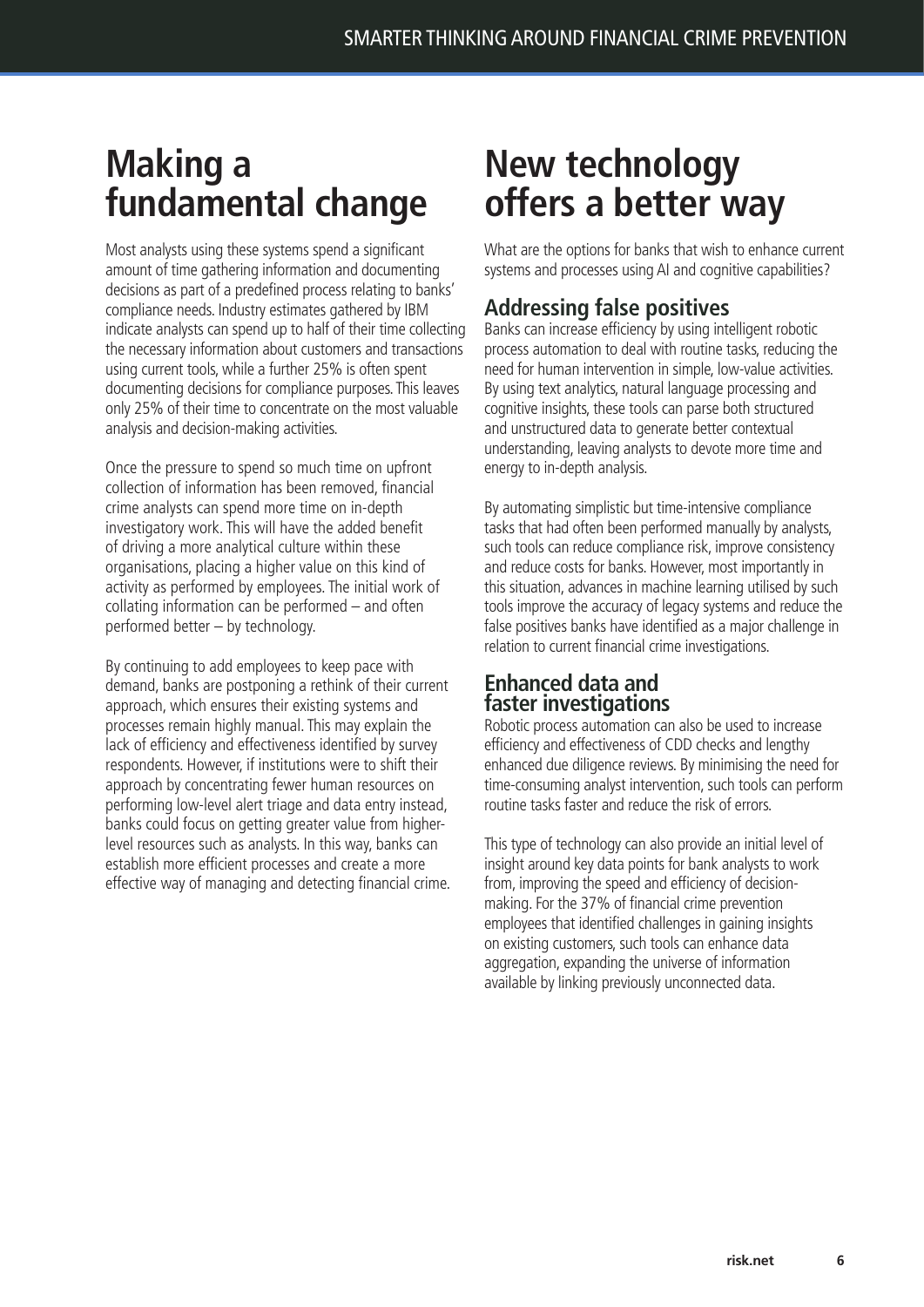### **Regulatory reactions**

According to the survey, 14% of respondents do not currently see the need for AI and cognitive learning in their risk and compliance functions, while more than half are still evaluating its use in this area. So what is preventing banks from implementing a full overhaul of current systems and processes to incorporate such tools?

Quite often, regulatory response remains an overarching concern. Some banks have held back from adopting the increasingly advanced technology available to enhance financial crime monitoring and prevention because of concerns around how regulators might view such tools. Such organisations might be unsure of how to leverage new techniques that have not been 'officially' approved by regulators to satisfy existing compliance rules and parameters.

For many organisations, there may also be a perception that these techniques and their results are not 'explainable' to the regulator. There are concerns around how an alert can be dismissed on the advice of a computer system. Quite rightly, these organisations feel the need to be able to explain why the system is making a particular recommendation to an analyst. They want full control of the factors uncovered during the initial information-gathering stage that led to the decision to close or escalate an alert.

### **Testing new techniques**

The push to innovate in this space continues in spite of such concerns. According to the survey, 56% of financial crime analysts and investigators see "automated disposition of alerts" as ripe for improvement using AI and cognitive technologies. IBM is already working with banks making significant progress in this area. Some organisations have gained approval from regulators in support of automatic dismissal of alerts relating to customers that fall below a certain risk threshold, as long as checks are made on a random sampling of these accounts to ensure quality control and accuracy.

Most practitioners agree that addressing false positives should be a key aim for the use of AI and cognitive technology, with the ultimate objective being to remove the need to dismiss an alert at all. In the short term this remains aspirational, with the next best option at present being to expedite the triage and risk prioritisation of those alerts. Indeed, nearly two-thirds of respondents identified this as an area that could readily be enhanced with the use of AI and cognitive capabilities.

Banks are starting to investigate these technologies, with 13% of those surveyed already using such tools within the financial crime unit. For the one-fifth of respondents currently using AI and cognitive learning tools within the wider risk and compliance division, but not for financial crime investigations, an expansion into this area is a potential next step. As such, those that remain cautious or sceptical at this stage could be left behind as competitive financial institutions start to seek and eventually receive regulatory approval and support for automatic dismissal of alerts.

#### **Figure 5** How organisations are incorporating AI and cognitive learning capabilities into their risk and compliance programmes

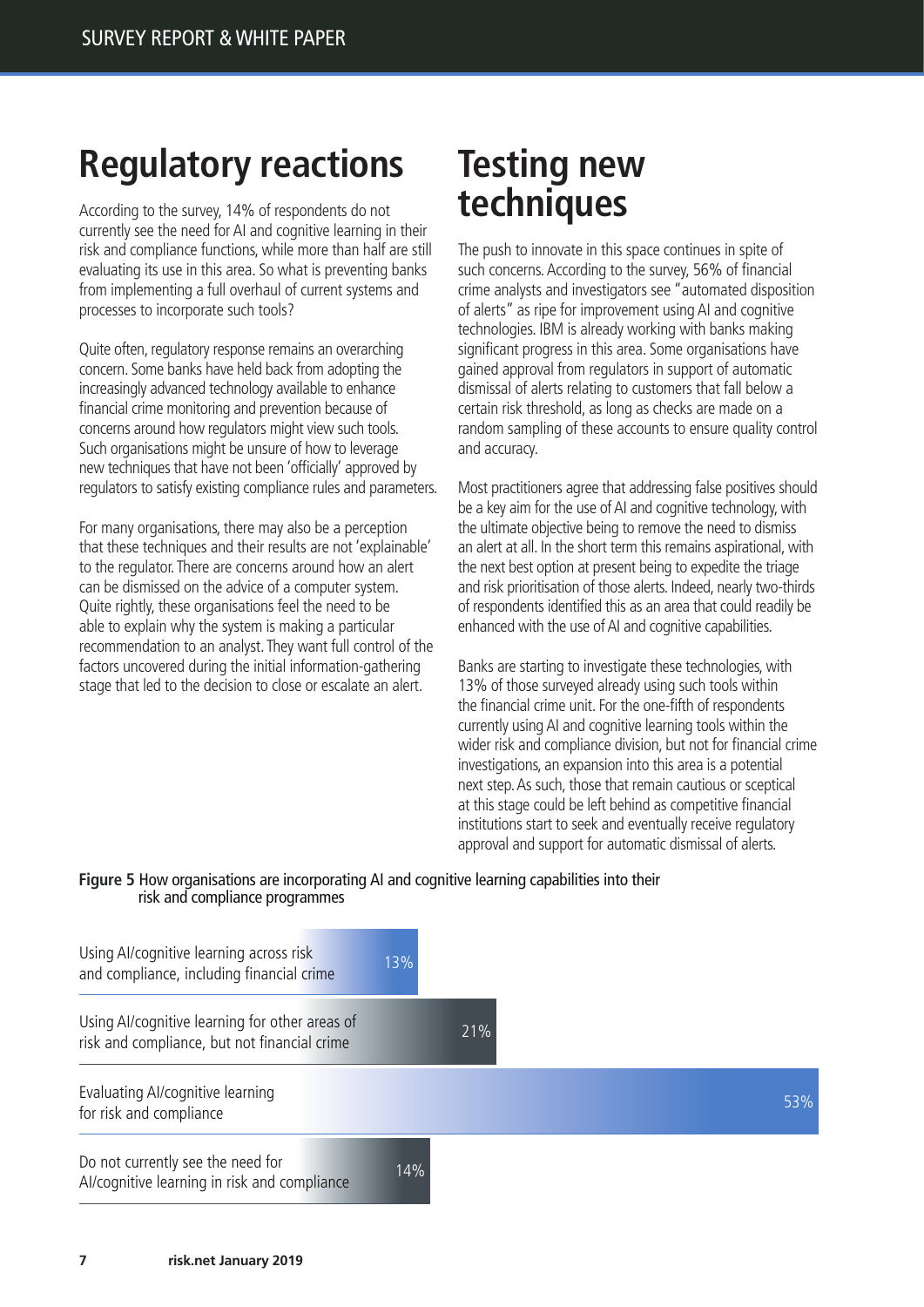# **Pushing the financial crime boundaries**

AML and CDD systems currently used throughout the financial services sector are often based on makeshift rules that were last updated when the systems were implemented. As a result, these systems create a high number of alerts, which require heavily manual processes and rely on a large number of analysts monitoring and addressing alerts of suspicious activity and high-risk individuals. The valuable analytical work these personnel should be concentrating on is often pushed to one side so mundane and manual tasks such as collecting and reporting on initial findings can be completed for compliance purposes. This is quickly becoming an unsustainable situation – particularly for larger banks that are often subject to greater scrutiny.

Financial institutions are increasingly aware of the natural fit that cognitive learning and AI can bring to the fields of financial crime prevention and compliance management. In short, these techniques augment the abilities of financial crime analysts, enabling them to perform in the most efficient and effective way by automating data collection and initial risk analysis. This helps the analyst focus on making the important decisions relating to understanding suspicious activities and transactions in context.

A growing number of banks are testing products and seeing early success in pilots that are being conducted with technology providers in the space. For those that wait, the competition is likely to gain a valuable lead in developing the most efficient way to comply with financial crime regulations.

Despite the perception of regulatory uncertainty, the message from many regulators is not to stifle innovation in this area, but to foster improvements in regulatory technology, as we have seen recently with guidance from both the UK's Financial Conduct Authority and a host of US agencies, including the Board of Governors of the Federal Reserve System, the Federal Deposit Insurance Corporation, the Financial Crimes Enforcement Network, the National Credit Union Administration and the Office of the Comptroller of the Currency. Rather than be punished for their creative approach to compliance, these leaders may help regulators define best practices and standards. Before that time, they will reap the benefits of better value from their investments, better use of resources and greater insight into both risk and their customer as a result.

#### LEARN MORE

For further information, visit ibm.com/regtech and schedule a consultation with a financial crime and compliance specialist.



#### **Figure 6** Areas of the AML and CDD investigation process that could be improved using AI or cognitive capabilities